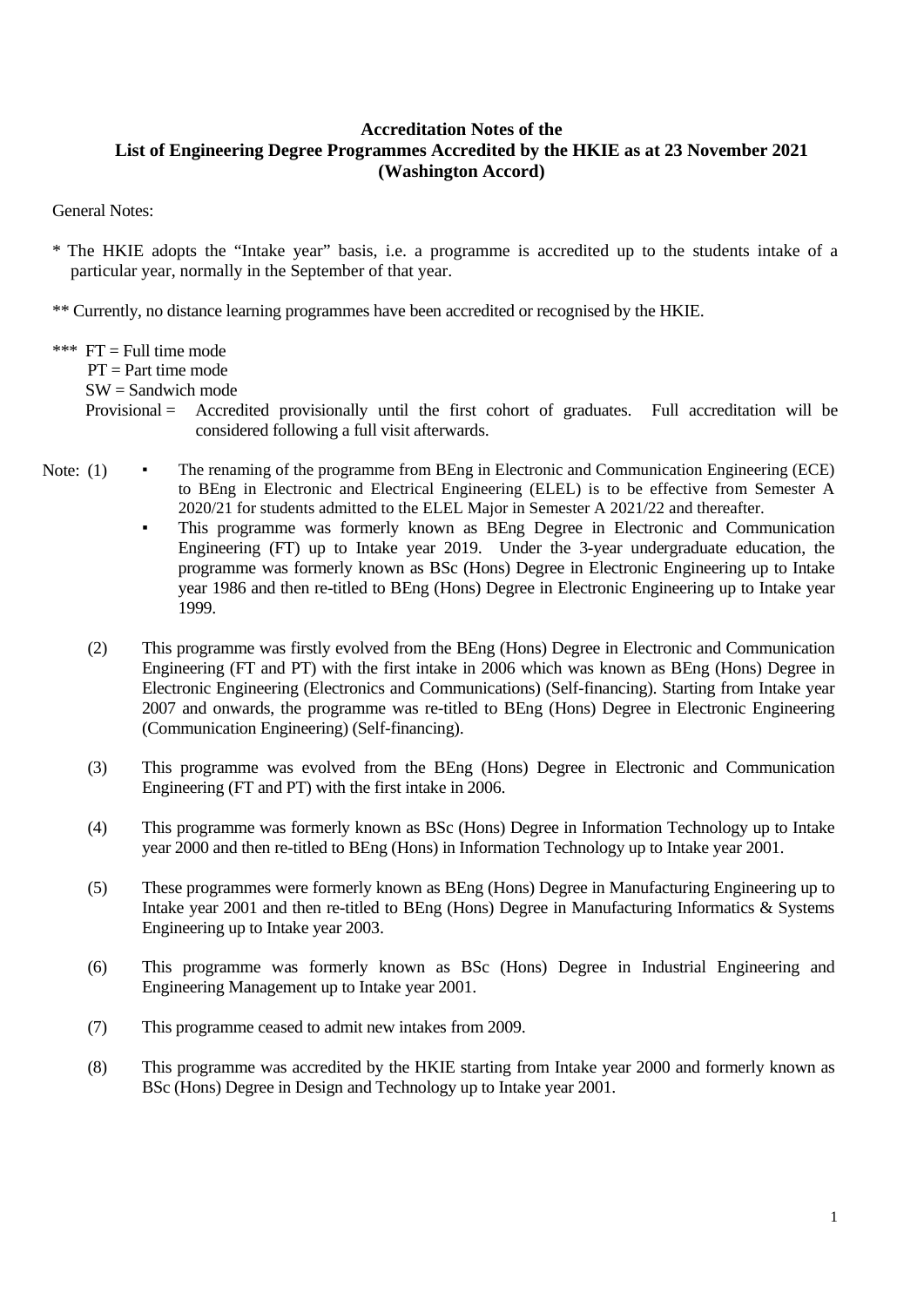- (9) This programme is being phased out with the last intake in 2015. Under the 3-year undergraduate education, the programme was accredited by the HKIE starting from Intake year 1997 and formerly known as BSc (Hons) Degree in Construction Engineering and Management (FT) up to Intake year 2001. The programme was then re-titled to BEng (Hons) Degree in Building Engineering (Construction Engineering and Management) (FT) up to Intake year 2011. The accreditation status granted to the corresponding 3-year programme also covered the single Intake class in 2012 of the corresponding 4-year programme admitting mainly Hong Kong A-level students as "Advanced Standing I" under separate JUPAS code.
- (10) This programme was formerly known as BSc (Hons) in Computer Studies up to Intake year 1999. Starting from Intake year 2002, this programme is accredited by the HKIE under the accreditation criteria for computer science programmes.
- (11) The renaming of the programme from BEng in Materials Engineering to BEng in Materials Science and Engineering is to be effective from Semester A 2019/20 for students admitted to the Materials Science and Engineering Major and thereafter.
	- This programme was formerly known as BSc (Hons) Degree in Materials Technology up to the cohort of graduates in 1999 and then re-titled to BSc (Hons) Degree in Materials Engineering up to the cohort of graduates in 2001. The programme was retitled again to BEng (Hons) Degree in Materials Engineering from graduating year in 2002 up to intake year 2018.
- (12) This programme was formerly known as BEng (Hons) Degree in Building Services Engineering (FT) up to Intake year 2015. Under the 3-year undergraduate education, the programme was formerly known as BEng (Hons) Degree in Building Services Engineering (FT) up to Intake year 2001 and then re-titled to BEng (Hons) Degree in Building Engineering (Building Services Engineering) (FT) up to Intake year 2011.
- (13) This programme was formerly known as BEng (Hons) Degree in Building Services Engineering (PT) up to Intake year 2000 and the programme ceased to admit new intakes from September 2009.
- (14) This programme was formerly known as BEng (Hons) Degree in Civil and Structural Engineering (FT) up to Intake year 2015. Under the 3-year undergraduate education, the programme was formerly known as BEng (Hons) Degree in Building Engineering (Modern Structural Engineering) (FT) up to Intake year 2004 and then re-titled to BEng (Hons) Degree in Building Engineering (Structural and Geotechnical Engineering) (FT) up to Intake year 2011.
- (15) This programme ceased to admit new intakes from September 2009.
- (16) These programmes were formerly known as BEng (Hons) Degree in Product Analysis with Design up to Intake year 2007.
- (17) These programmes were formerly known as BEng (Hons) Degree in Civil Engineering up to Intake year 1997. Starting from the 2005/2006 cohort of intake, the BEng (Hons) Degree in Civil Engineering (FT and SW), which is a merger of the BEng (Hons) Degree in Civil and Structural Engineering and BEng (Hons) Degree in Civil and Environmental Engineering, would be offered. Correspondingly, the BEng (Hons) Degree in Civil and Structural Engineering (PT) would also be replaced by the BEng (Hons) Degree in Civil Engineering (PT) with effect from the 2005/06 cohort of intake.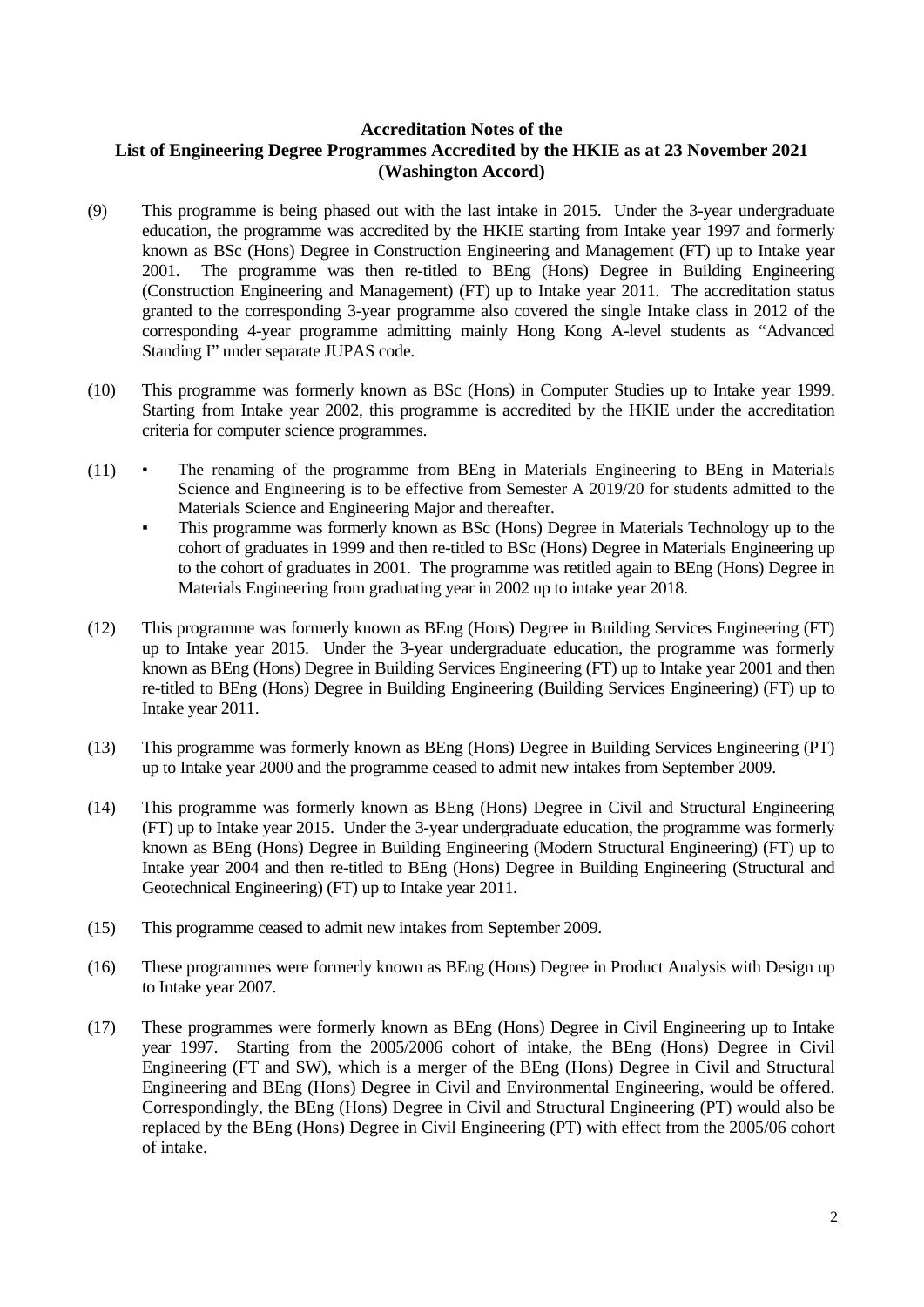- (18) This programme was formerly known as BEng (Hons) Degree in Environmental Engineering up to Intake year 1997. Starting from the 2005/2006 cohort of intake, the BEng (Hons) Degree in Civil Engineering (FT and SW), which is a merger of the BEng (Hons) Degree in Civil and Structural Engineering and BEng (Hons) Degree in Civil and Environmental Engineering, would be offered.
- (19) The Sandwich mode of the programme ceased to offer with effect from the 2012/13 cohort of intake.
	- This programme was formerly known as BEng (Hons) Degree in Civil and Structural Engineering up to Intake year 2004.
- (20) Provisional accreditation to this programme was to cover the two cohorts of intakes in 2000 and 2001.
- (21) The "Building Energy Management Stream" was previously available in these programmes and hence full accreditation status covered the BEng (Hons) Degree in Building Services Engineering (including Building Energy Management) (FT and SW). The Building Energy Management Stream was formally removed from the programmes for the intake cohort of 2001/2002.
- (22) These programmes were accredited by the HKIE starting from Intake year 1997.
- (23) These programmes were formerly known as BEng (Hons) Degree in Electronic Engineering up to Intake year 1997.
- (24) This programme is a UGC funded programme and was formerly known as BEng (Hons) Degree in Electronic Engineering up to Intake year 1997. The programme has been phased out after the last intake in 2004.
- (25) This programme was accredited by the HKIE starting from Intake year 1998.
- (26) This programme was a merger of BEng (Hons) Degree in Product Engineering with Marketing (2-year Top-Up Full Time) and the BEng (Hons) Degree in Product Engineering with Marketing (Part Time) (Self-financed) and has been phased out with the last intake in 2015. Starting from Intake year 2005, the mode of funding of the programme was changed from UGC-funded mode to Self-financed mode.
	- This programme in Part Time mode was formerly known as BEng (Hons) Degree in Manufacturing Engineering (with a specialism in Product Engineering and Marketing) (PT) (45079) with the first intake in 1998. The programme title was changed to BEng (Hons) Degree in Product Engineering and Marketing (PT) (45079) up to Intake year 2003.
- (27) There were two award options under the operation of BEng (Hons) Scheme in Integrated Product Development (IPD Scheme) up to Intake year 2015: i) BEng (Hons) Degree in Product Analysis and Engineering Design (FT and SW); ii) BEng (Hons) Degree in Product Engineering with Marketing (FT and SW). The IPD admission scheme was dissolved in 2016.
- (28) This programme was accredited by the HKIE starting from Intake year 2000.
- (29) This programme was accredited by the HKIE starting from Intake year 1999. The Sandwich mode of the programme ceased to offer with effect from the 2012/13 cohort of intake.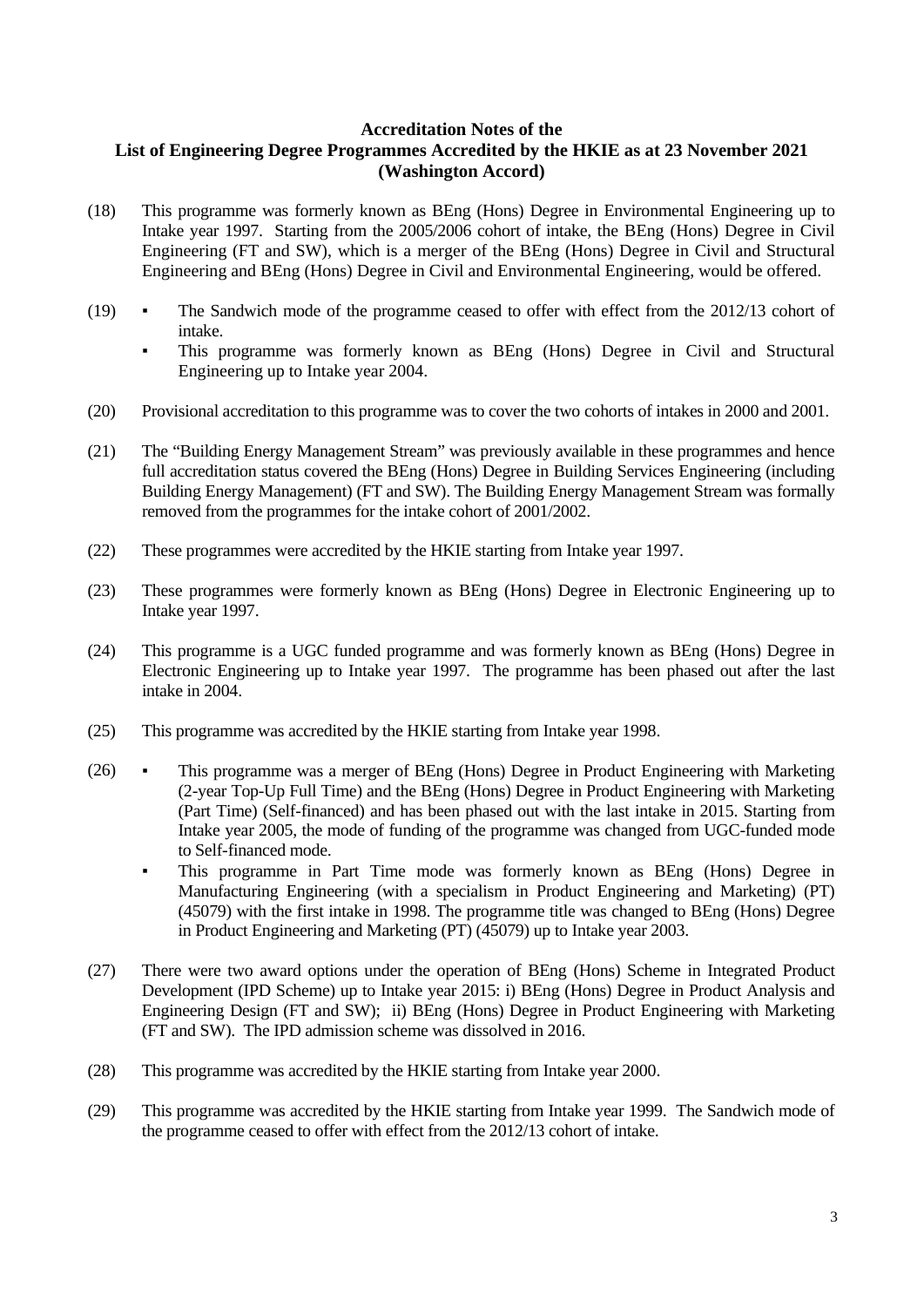- (30) This programme was formerly known as BSc (Hons) in Health Technology with a specialism in Bioengineering up to Intake year 2004.
- (31) This programme has been phased out with the last intake in 2008.
- (32) This programme has been phased out with the last cohort of graduates in 2004.
- (33) The BEng (Hons) Degree in Logistics Management and Engineering (FT) was formerly known as BEng (Hons) Degree in Industrial Engineering and Engineering Management (Transportation Logistics Management) up to Intake year 2002 and then re-titled to BEng (Hons) Degree in Logistics Management (FT) up to Intake year 2005. The programme would be phased out with the last intake in 2017 and was consolidated to BEng (Hons) Degree in Industrial Engineering and Engineering Management with two areas – Engineering Management (EM) and Logistics Management (LM).
- (34) Under the 3-year undergraduate education, a minor in Business, Finance or Economics was made available for students of these programmes starting from 2005, and from the academic year 2007/2008, the 4-year double degree in BEng/BBA was offered.
- (35) This programme was formerly known as BEng (Hons) Degree in Building Services Engineering up to Intake year 2005 which was evolved from the BEng (Hons) Degree in Mechanical Engineering (Building Services Engineering Stream) starting from Intake year 2001.
- (36) This programme was formerly known as BEng (Hons) Degree in Civil and Structural Engineering up to Intake year 1997.
- (37) This programme was formerly known as BEng (Hons) Degree in Civil and Structural Engineering (Environmental Engineering) up to Intake year 1997.
- (38) These programmes were formerly known as BEng (Hons) Degree in Electrical Energy Systems Engineering up to Intake year 2001.
- (39) These programmes were formerly known as BEng (Hons) Degree in Electrical and Electronic Engineering up to Intake year 1999 and then re-titled to BEng (Hons) Degree in Electronic and Communications Engineering up to Intake year 2012.
- (40) These programmes were formerly known as BEng (Hons) Degree in Electrical and Electronic Engineering – Information Engineering Stream up to Intake year 1999.
- (41) This programme was formerly known as BEng (Hons) Degree in Industrial and Manufacturing Systems Engineering up to Intake year 1993 and then re-titled to BEng (Hons) Degree in Industrial Management and Manufacturing Systems Engineering up to Intake year 2000.
- (42) These programmes have been phased out with the last intake in 2004.
- (43) Students of these programmes may join the Work-Study Programme after their second year of study.
- (44) Students of this programme may join the Work-Study Programme after their third year of study.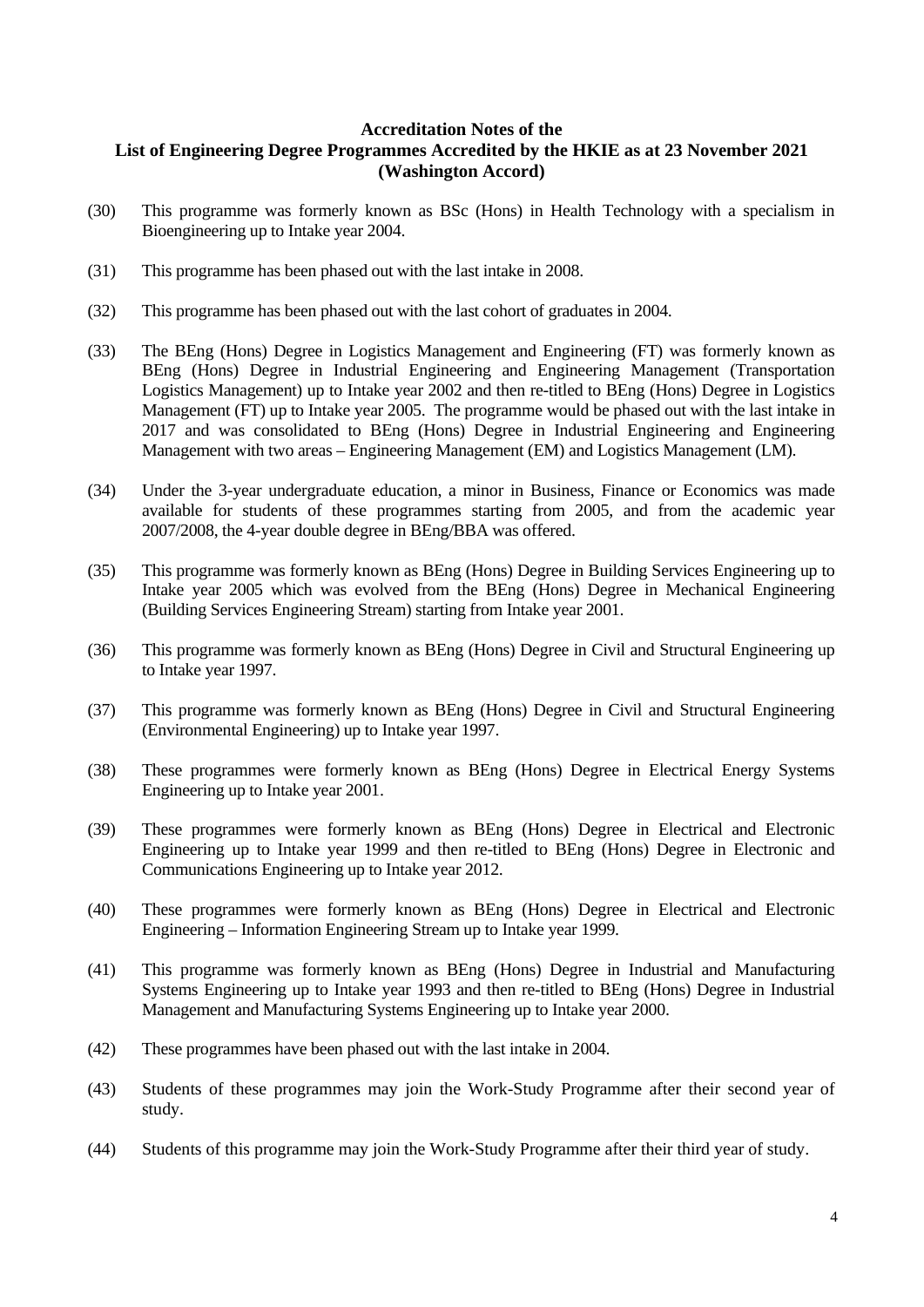- (45) This programme has been phased out with the last intake in 2003.
- (46) This programme was formerly known as BEng (Hons) Degree in Automation and Computer-Aided Engineering (FT) from Intake year 2000 up to Intake year 2006. The programme title BEng (Hons) Degree in Mechanical and Automation Engineering (FT) has been used before Intake year 2000.
- (47) This programme has been phased out with the last intake in 2003.
- (48) This programme ceased to admit new intakes from 2006.
- (49) This programme was accredited by the HKIE starting from Intake year 2011.
- (50) This programme was accredited by the HKIE starting from Intake year 2011.
- (51) This programme was accredited by the HKIE starting from Intake year 2011.
- (52) The accreditation status also covers the single Intake class in 2012 of the corresponding 4-year programmes admitting mainly Hong Kong A-level students as "Advanced Standing I" under separate JUPAS code.
- (53) Students of this programme may opt for "Integrated Study Work" Programme which is a one-year placement in industry following Year 3 of their studies.
- (54) This programme has been phased out with the last intake in 2012.
- (55) Starting from 2014, these programmes are renamed with (Honours) in the title.
- (56) There was only one intake cohort in 2012 for this double degree programme.
- (57) This programme was formerly known as BEng (Hons) Degree in Computer Engineering up to Intake year 2014.
- (58) There was only one intake cohort in 2012 for this programme.
- (59) Students of this programme may opt for "Work-Study Programme" following Year 2/Year 3 of their studies under the 3-year/4-year undergraduate programme.
- (59-1) Students of this programme may opt for "Work-Study Programme" following Year 3 of their studies under the 4-year undergraduate programme.
- (60) This programme was formerly known as BEng (Hons) Degree in Chemical and Bioproduct Engineering under the 3-year undergraduate education up to Intake year 2012.
- (61) This programme was formerly known as BEng (Hons) Degree in Civil and Structural Engineering under the 3-year undergraduate education up to Intake year 2012.
- (62) This programme has been phased out with the last intake in 2015 and was consolidated to BEng (Hons) Degree in Industrial Engineering and Logistics Management with effect from the Intake year 2016.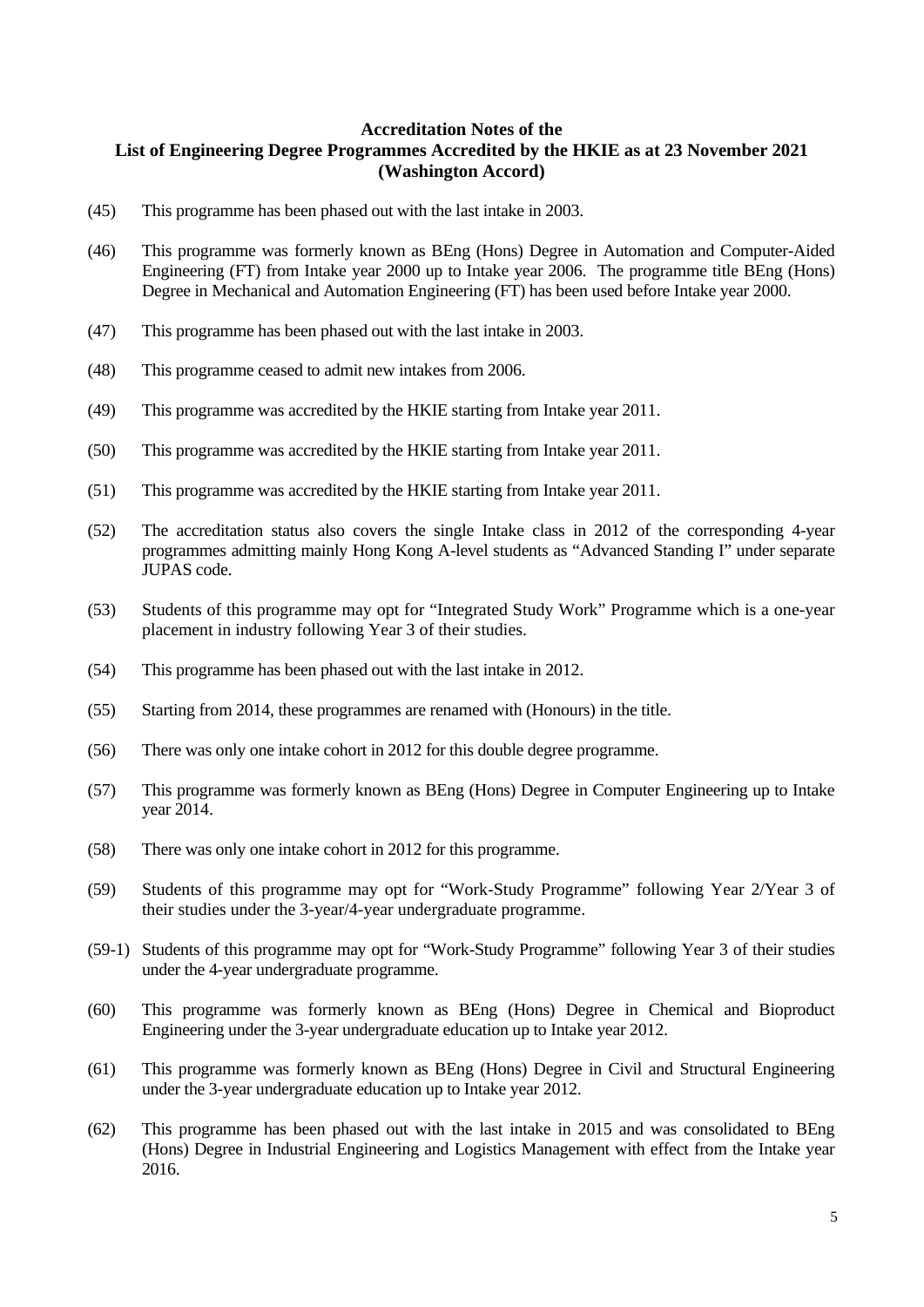- (63) This programme was formerly known as BEng (Hons) Degree in Logistics Engineering and Supply Chain Management up to Intake year 2015.
- (64) This programme was offered under the 4-year undergraduate education. There was only one intake cohort in 2014 for this programme.
- (65) This progamme has been phased out with the last intake in 2016.
- (66) This programme accredited by the HKIE was owned by the Faculty of Construction and Environment and the Department of Building and Real Estate up to Intake year 2016. Hence, the last intake cohort of this programme was in 2016.
- (67) This programme was formerly known as BEng (Hons) Degree in Energy Engineering (FT) up to Intake year 2015.
- (68) This programme was formerly known as BSc (Hons) Degree in Testing and Certification up to Intake year 2016.
- (69) This programme was evolved to BEng Degree in Mechanical Engineering (FT) and has been phased out with the last intake in 2015.
- (70) This programme was evolved to BEng Degree in Systems Engineering and Management (FT) and has been phased out with the last intake in 2015.
- (71) This programme was evolved from BEng Degree in Mechatronic Engineering and BEng Degree in Manufacturing Systems Engineering starting from Intake year 2016.
- (72) This programme was evolved from BEng Degree in Industrial Engineering and Engineering Management, BEng Degree in e-Logistics and Technology Management and BEng Degree in Total Quality Engineering starting from Intake year 2016. This programme has been phased out with the last intake in 2018.
- (73) This programme was formerly known as BEng (Hons) Degree in Medical Engineering (FT) up to Intake year 2017.
- (74) The sandwich mode of the programme ceased to offer with effect from the 2014/15 cohort of intake.
- (75) These programmes would be phased out with the last intake in 2016.
- (76) These programmes would be phased out with the last intake in 2017.
- (77) This programme was evolved from BSc (Hons) Degree in Environment and Sustainable Development with its first intake in 2012.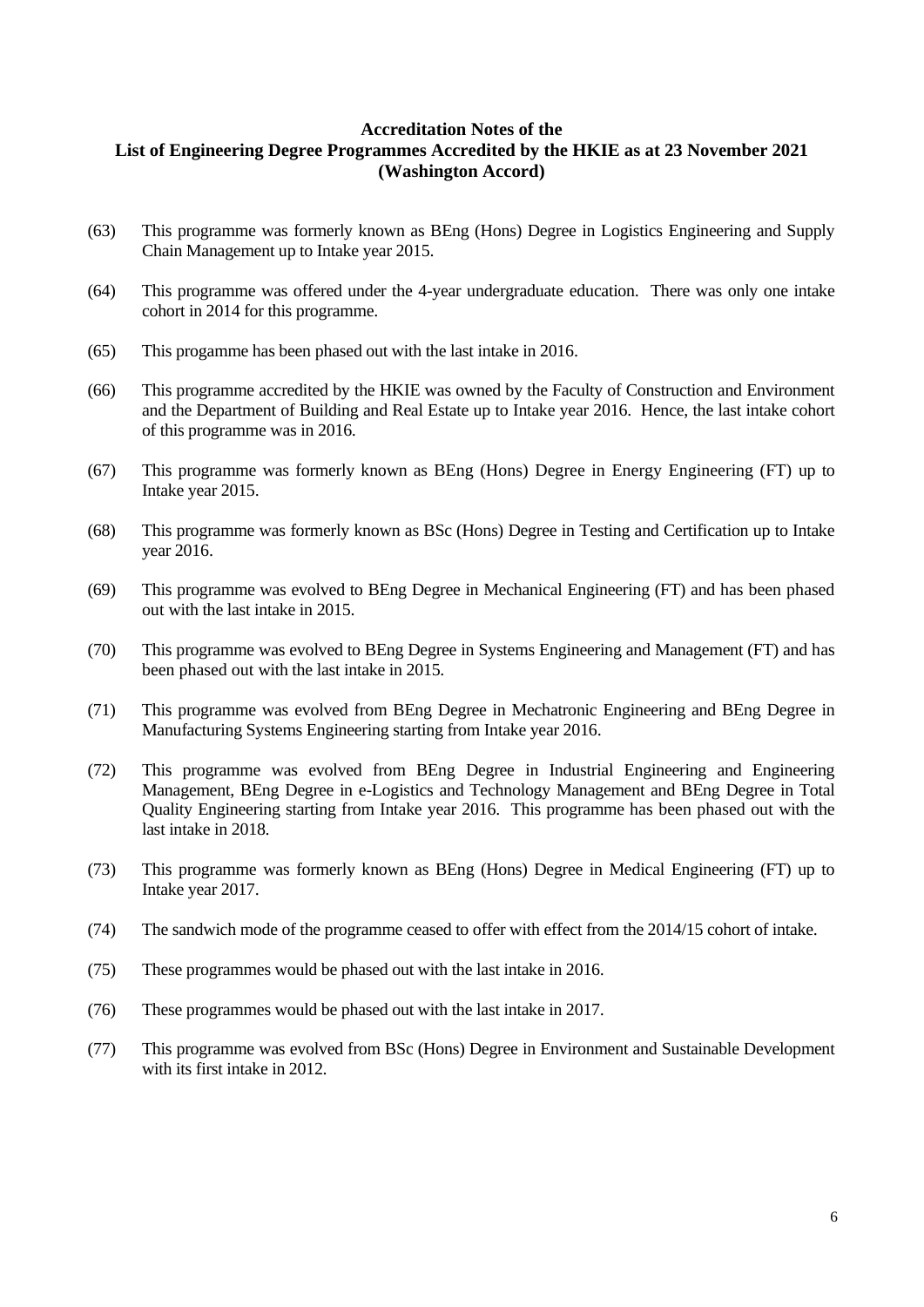- (78) The BEng (Hons) in Industrial Engineering and Engineering Management (IEEM) (FT) and BEng (Hons) in Logistics Management and Engineering (LME) (FT) were restructured to unify to a single major IEEM with two areas – Engineering Management (EM) and Logistics Management (LM). Students admitted in 2017/18 can opt for the revised IEEM programme and the original LME programme.
- (79) The Major title of this programme was changes from "Bioengineering" to "Biomedical Engineering" for students admitted into this Major programme from 2018/19.
- (80) The renaming of the programme from BEng in Electronic and Communication Engineering (ECE) to BEng in Electronic and Electrical Engineering (ELEL) is to be effective from Semester A 2020/21 for students admitted to the ELEL Major in Semester A 2021/22 and thereafter.
- (%) Since 2012, Hong Kong has restructured its undergraduate education from three to four years. This programme is being offered before 2012.
- (%%) This programme was offered under the 3-year undergraduate education.
- (^) Based on the changes of education system to "3-3-4" in Hong Kong, the first intake of these programmes was in 2012.
- (^^) Based on the changes of education system to "3-3-4" in Hong Kong, the first intake of these programmes have been revamped under the 4-year undergraduate education since 2014. This programme had been offered under the 3-year undergraduate education before 2014.
- (+1) Provisional accreditation status also covers the cohort of graduates in 2019 and 2020 of the programmes concerned.

*Washington Accord Applicability Notes:-*

- (i) **Programme implemented without differentiation in two different jurisdictions, each with accrediting bodies who are signatories to the Accord:**  Accreditation/recognition of the off-shore implementation of the programme will be undertaken on a collaborative basis, initiated by the signatory of the jurisdiction in which the programme is headquartered. The offshore implementation, of the programme, must satisfy the accreditation/recognition criteria and requirements of both signatories.
- (ii) **Differentiated Programme offered within the jurisdiction of a signatory:**  Accreditation/recognition of the off-shore programme offering must be undertaken by the signatory of the jurisdiction in which the programme is delivered in consultation with the signatory of the jurisdiction in which the provider is headquartered.
- (iii) **Undifferentiated or Differentiated Programme offered within a non-Accord jurisdiction:**  Accreditation/recognition of the off-shore programme offering must be undertaken by the signatory of the jurisdiction in which the programme is headquartered.
- (#) The programmes have also been accredited by Engineers Australia and are therefore recognised under the Washington Accord.